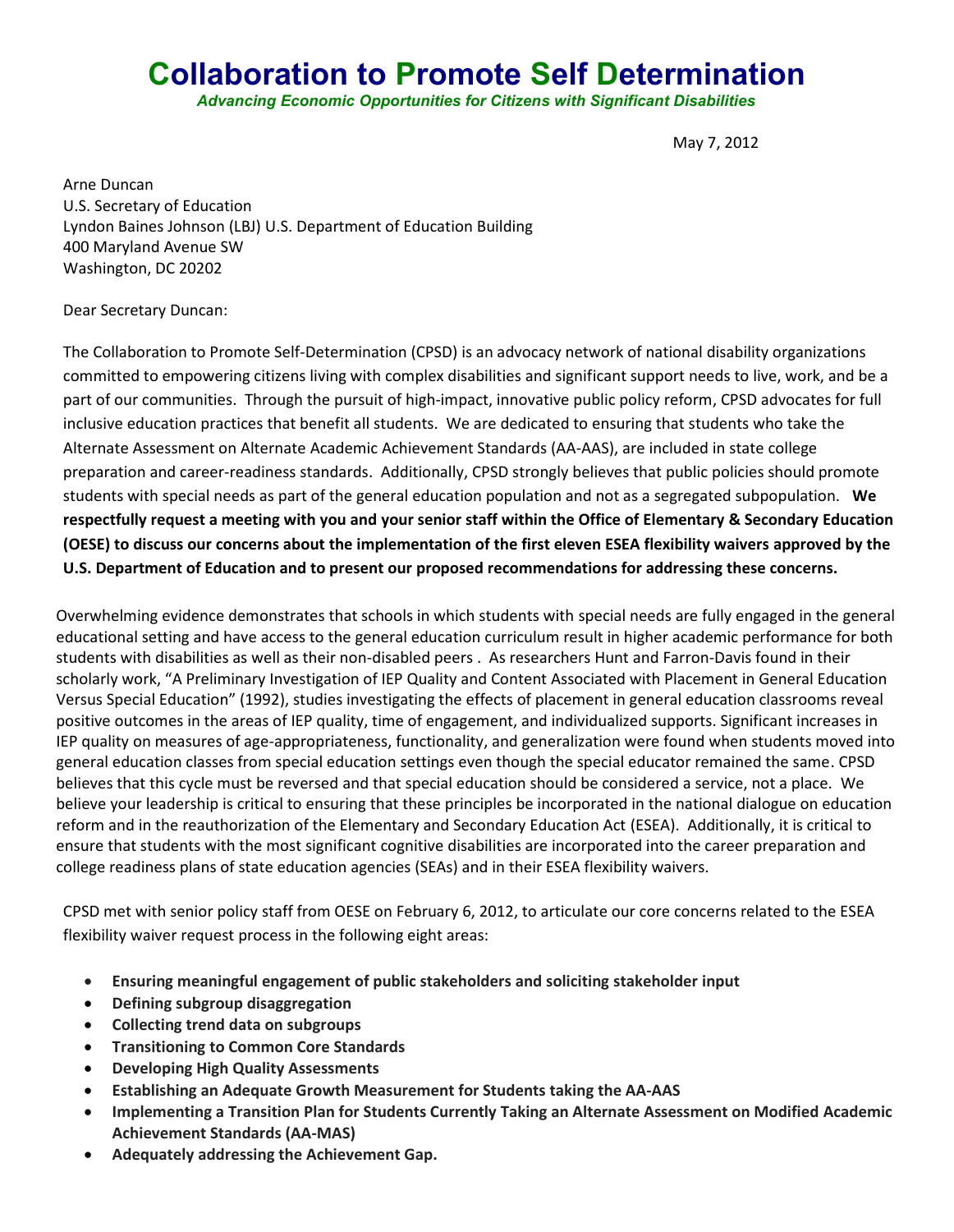Since this initial meeting, we have provided additional recommendations related to the monitoring and evaluation of state requests that are approved. We have also had an opportunity to review the first eleven state ESEA flexibility waiver requests, and we are increasingly concerned about the impact that such flexibility will have on students with the most significant cognitive disabilities. Specifically, we have primary concerns that we would like to meet with you to discuss in further detail:

*Transitioning Students taking the AA-AAS into State College & Career-Ready Standards* States with approved ESEA Flexibility Requests should have a clear plan for transitioning students with the most significant cognitive disabilities taking the AA-AAS into the State's college and career-ready standards. CPSD acknowledges that many of these states are members of the multi-state GSEG consortium that is focused on the development of an effective AA-AAS, including determining how student data gathered by states can be used to improve student assessment and instruction for students with disabilities; identifying any consequences of various assessment options for students with disabilities; and anticipating any changes that need to be made to the instruction and assessments of students who may qualify for an AA-AAS to ensure that high expectations for learning are emphasized). However, this work will not be completed for some time, and CPSD firmly believes States should be developing interim plans within their waiver requests to ensure that students qualifying for an alternate assessment are not left out of the transition to State college and career-ready standards.

*Utilizing AA-AAS Data in Accountability Measures related to Growth:* Scores from the AA-AAS must be part of growth calculations for accountability and teacher evaluations.

*Teacher Preparation and Evaluation related to Students with AA-AAS:* General education teachers must be prepared and evaluated on teaching students taking the AA-AAS in general education classes and special educators in selfcontained classes must be prepared and evaluated on teaching these students to the common core standards. These points were often brought up by peer reviewers during initial review of the State flexibility requests and should have been addressed in the final submission.

*Overall Process-Oriented Concerns about the State Flexibility Request Review Process:* The transparency and adequacy of the process established to review the State ESEA flexibility waiver should be improved. CPSD would like to have a clear understanding as to whether peer reviewers were given the opportunity to re-examine the resubmitted State requests to determine if their concerns were addressed and whether States are being required to address the concerns of the peer reviewers.

*Monitoring of States in Terms of Addressing Gaps in Flexibility Requests:* States that are still working on important aspects of the plans described in their ESEA Flexibility Requests (especially with respect to determining growth for the AA-AAS) should not receive approval for any waivers at this time. CPSD would like to understand why states are being approved that are not yet able to fully include all their students in every aspect of the accountability and teacher evaluation system. Additionally, CPSD would like to understand what support the U.S. Department of Education is offering to states that continue to be challenged with this important issue. CPSD recommends that state flexibility requests should not be approved unless the requests include an effective method for including students taking the AA-AAS in growth measurements based on the common core standards (as opposed to IEP goals or any other teacher selected goals).

We hope that you will consider a meeting with the CPSD and its partners, as we are the only national network focused on specific issues that affect students who typically take an AA-AAS. Thank you in advance for your consideration of our request.

Sincerely,

**CPSD <sup>L</sup>ETTER TO U.S. <sup>E</sup>DUCATION <sup>S</sup>ECRETARY <sup>D</sup>UNCAN – <sup>2012</sup> ESEA <sup>F</sup>LEXIBILITY <sup>W</sup>AIVER <sup>R</sup>EQUESTS** <sup>2</sup>